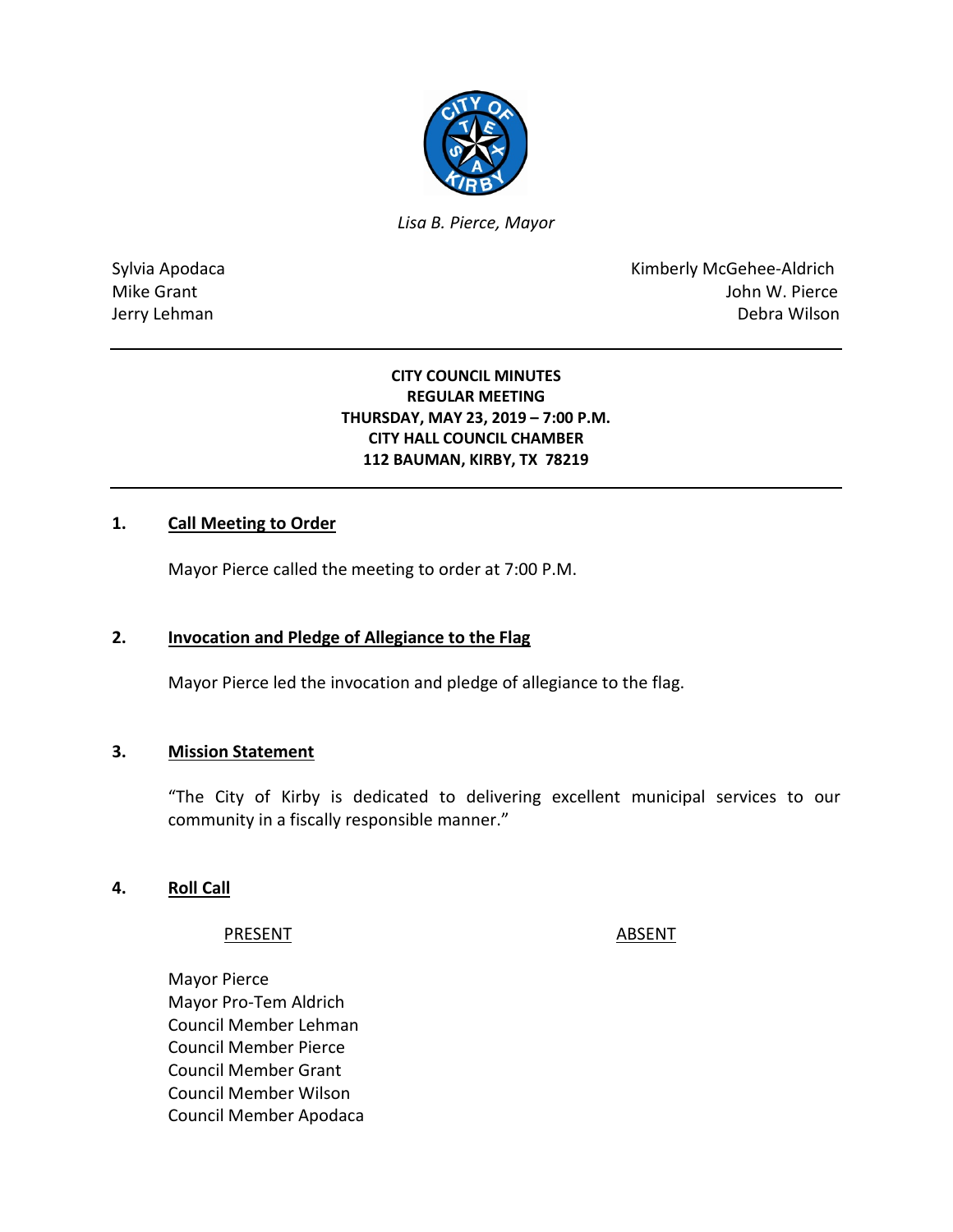Although Mayor Pierce deviated from the agenda, the minutes will be prepared in the order the agenda was posted.

## **5. Citizen Participation**

There were not any citizens signed up to participate.

## **6. Consideration Of And Action On Minutes**

### a. Regular Meeting May 9, 2019

Council Member Lehman moved to accept the minutes for May 9, 2019; seconded by Council Member Grant. The motion carried with a 6-0-1 vote.

| AYES: 6 | NAYES: 0 | ABSTAIN: 1 (Mayor Pro-Tem |
|---------|----------|---------------------------|
|         |          | Aldrich)                  |

#### **7. Presentation**

a. City Of Kirby 2019 Pool Season

City Manager Vernon presented an update on the opening of the 2019 Pool Season and the hours of operation. Ms. Vernon will inform San Antonio Pool Management there is an interest in a special time for senior swimming.

## **8. Discussion And Possible Action**

## a. Discussion And Possible Action To Elect A Mayor Pro-Tem For The Term May 2019 - May 2020

Mayor Pierce stated that Sylvia Apodaca has declined the appointment of Mayor Pro-Tem; therefore, Council is being asked to elect a Mayor Pro-Tem for the term May 2019 – 2020.

Council Member Pierce moved to reappoint Kimberly Aldrich; seconded by Council Member Wilson. With all voting, "aye" the motion carried with a 7-0 vote.

AYES: 7 NAYES: 0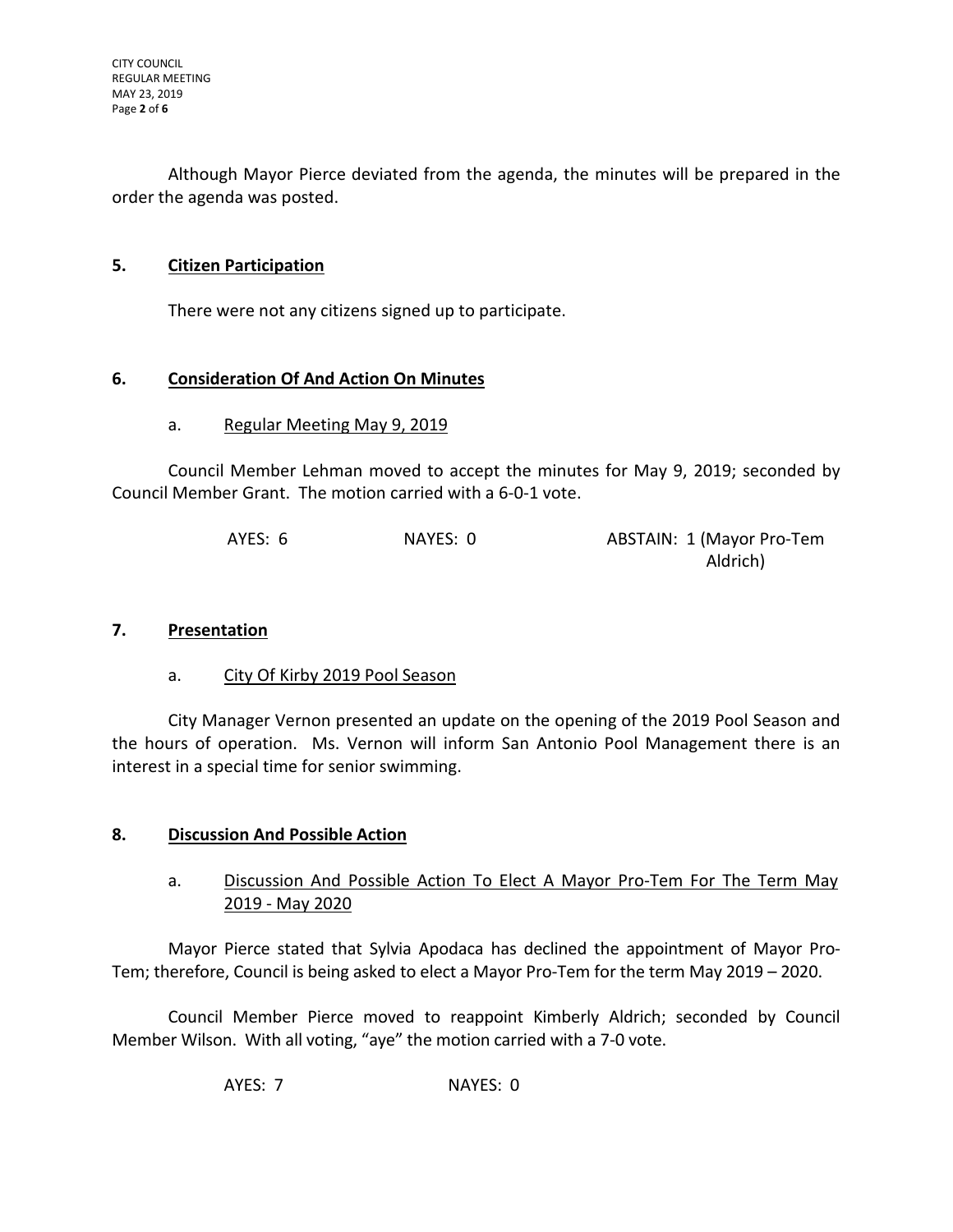### b. Discussion And Possible Action On A Summer Youth Tennis Program In Friendship Park

City Manager Vernon announced the San Antonio Tennis Association is requesting use of the tennis court in Friendship Park to conduct a Summer Youth Tennis Program on the following dates and times: June 15, 22, 29 and July 13, 20, and 27. The hours of operation will be 10:30 A.M. to 11:30 A.M.

Council Member Grant moved to accept the dates and hours of operation for the Summer Youth Tennis Program in Friendship Park; seconded by Mayor Pro-Tem Aldrich. With all voting, "aye" the motion carried with a 7-0 vote.

AYES: 7 NAYES: 0

## c. Update, Discussion And Possible Action On Binz Engleman Road Reconstruction **Project**

Gilbert Salas, Director of Public Works, provided an update on the progress on the Binz Engleman Road Reconstruction.

City Manager Vernon informed Council that San Antonio Constructors provided a written request to consolidate Phase IV and V.

Council discussed this request and Council Member Wilson moved that San Antonio Constructors to begin Phase IV after the current punch list is accepted and then they can start Phase V; seconded by Council Member Grant. With all voting, "aye" the motion carried with a 7-0 vote.

AYES: 7 NAYES: 0

## d. Discussion And Possible Action On Appointing A Regular Member(s) And An Alternate Member(s) To The Building And Standards Commission

Mayor Pierce stated Thomas Hernandez, applicant, is in attendance to answer any questions the Council may have.

Mr. Hernandez provided the Council with his background information and stated he's looking forward to being a member of the Building and Standards Commission.

Council Member Wilson moved to appoint Thomas Hernandez to the Building and Standards Commission as a regular member for a term expiring October 1, 2021; seconded by Council Member Grant. With all voting, "aye" the motion carried with a 7-0 vote.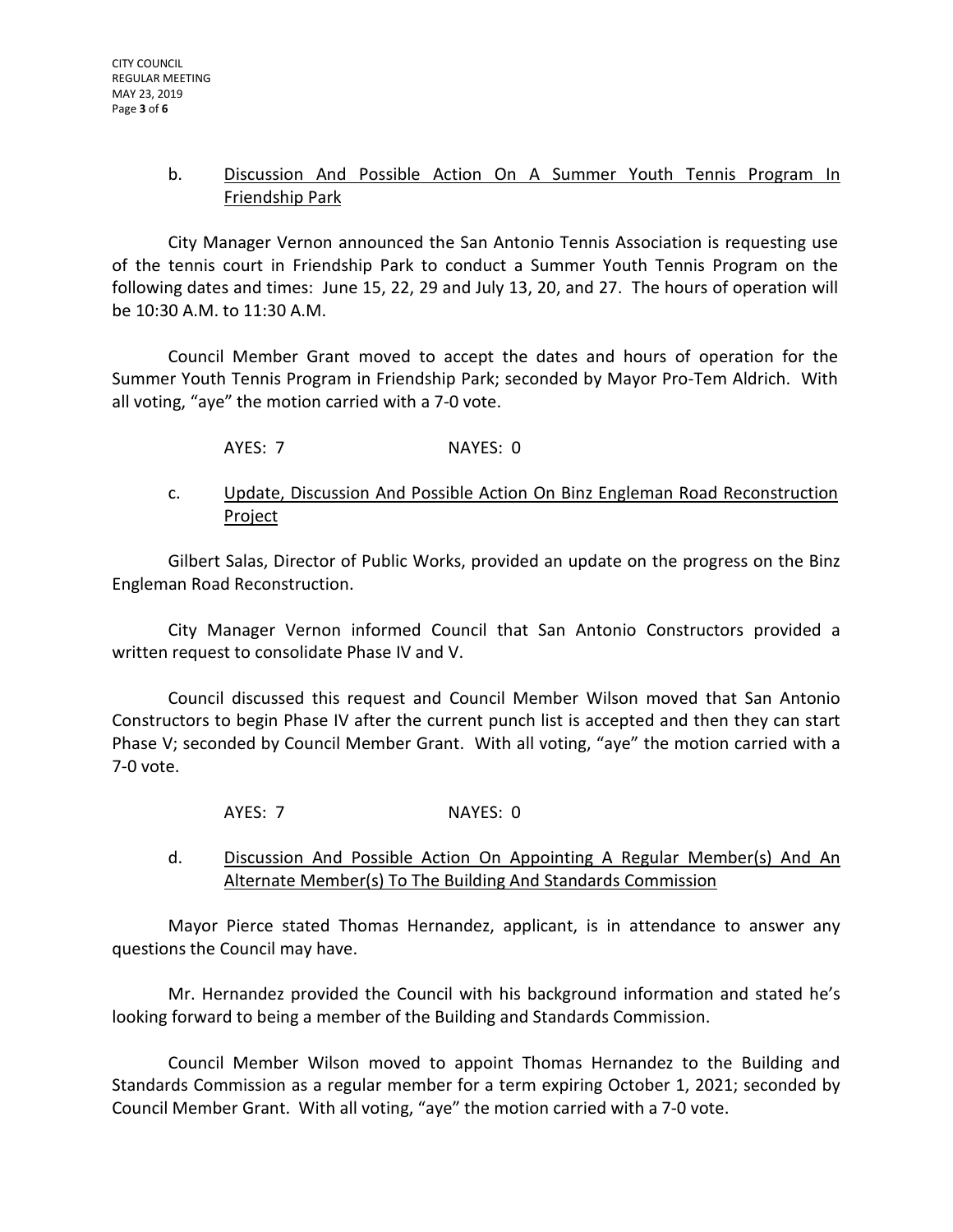AYES: 7 NAYES: 0

# e. Discussion And Possible Action On Appointing A Member(s) To The Beautification And Recycle Committee

There were not any applications.

## f. Discussion And Possible Action On Appointing A Member(s) To the Kirby Senior Center Corporation Board

There were not any applications.

# g. Update, Discussion And Possible Action On Autumn Lane Criminal Activity Concerns By Neighbors

Lt. Laymon presented the history of the criminal activity on Autumn Lane and throughout the City. The call volume in the City increased January 2016. The information presented encompassed January 2016 through May 8, 2019. The calls received by dispatch included requests for service and suspicious activity.

# h. Discussion And Possible Action On A Code Compliance Strategic Plan For The City Of Kirby

Officer Thompson presented the three phases in the Code Compliance Strategic Plan for the City of Kirby. The changes that will be implemented are as follows:

- Adopt the International Property Maintenance Code
- Every month bring properties before the Building and Standards Commission.
- We plan to conduct consistent ongoing enforcement efforts, establishing a positive, productive presence in every neighborhood.
- We expect the ratings in each area of the city to steadily improve.
- We anticipate dramatically reducing the number of structures needing major repair, progressing up to minor repair or even sound conditions.
- i. Discussion And Possible Action On Ordinance No. O-2019-857, To Adopt The International Property Maintenance Code, 2018 Edition, And Local Amendments Thereto And Establishing A Penalty Of A Fine Of Not More Than \$2,000 For Violations With Each Day A Violation Occurs Constituting A Separate Offense. This Is The First Reading.

City Manager Vernon informed Council that the 2018 Edition of the International Property Maintenance Code is available and Council is being asked to adopt the 2018 International Property Maintenance Code.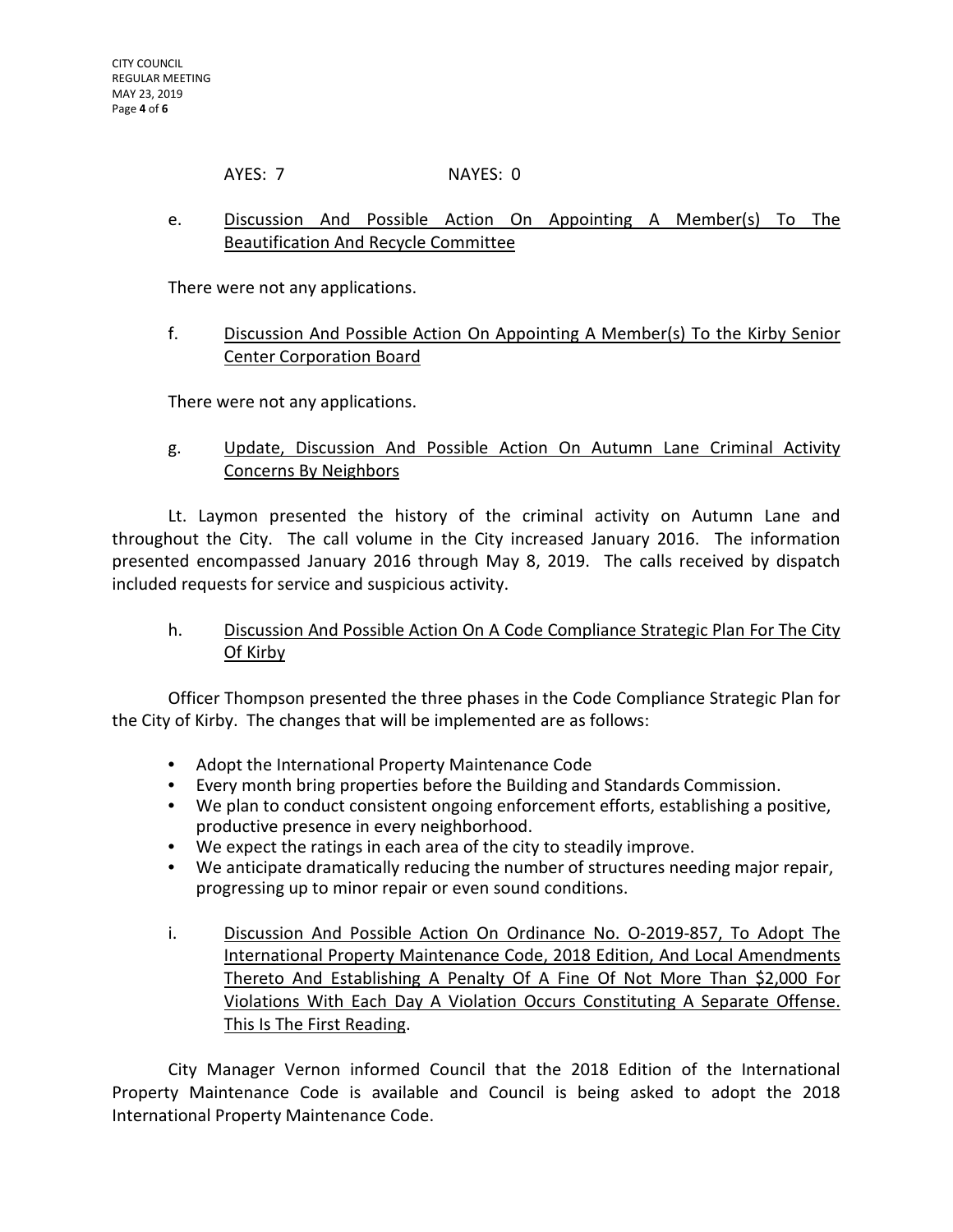Council Member Grant moved to adopt Ordinance No. O-2019-857, adopting the International Property Maintenance Code, 2018 Edition, and local amendments thereto and establishing a penalty of a fine of not more than \$2,000 for violations with each day a violation occurs constituting a separate offense; seconded by Council Member Lehman. With all voting, "aye" the motion carried with a 7-0 vote.

AYES: 7 NAYES: 0

# j. Discussion And Possible Action To Install A Memorial Street Sign On Theodor Honoring Former Planning And Zoning Commission Chairman Reggie Russell

City Manager Vernon provided information on the memorial sign. The Planning and Zoning Commission members recommended the memorial renaming of the street Theodor, where he was a resident, to Reggie Russell Way. This will be a memorial street sign and the official street name will remain Theodor, so we can honor his memory. If Council approves this tonight, we will go back to the Planning and Zoning Commission for a date to unveil the street sign.

Council Member Grant moved to accept the installation of a memorial street sign on Theodor honoring former Planning and Zoning Commission Chairman Reggie Russell; seconded by Council Member Lehman. With all voting, "aye" the motion carried with a 7-0 vote.

Mrs. Jan Russell, Mr. Russell's wife, thanked the Council and expressed how moved she is by Council's action tonight and Reggie would be too! This community meant a lot to him.

# **9. Requests and Announcements**

# a. Requests By Mayor And Council Members For Items To Be Placed On Future City Council Agendas And Announcements On City Events/Community Interests

Council Member Wilson – She said the property on Springfield Road was mowed, but they did not weed eat. She said she will not be able to attend the next Council meeting and asked when is the next Charter review? City Manager Vernon said the last Charter review was in 2014 and is reviewed every six years.

Council Member Lehman – He said the next Economic Development Committee Quarterly Business Mixer is June 12, 6:00 P.M. – 7:30 P.M. at Wingit.

Council Member Apodaca – She wished everyone a safe weekend.